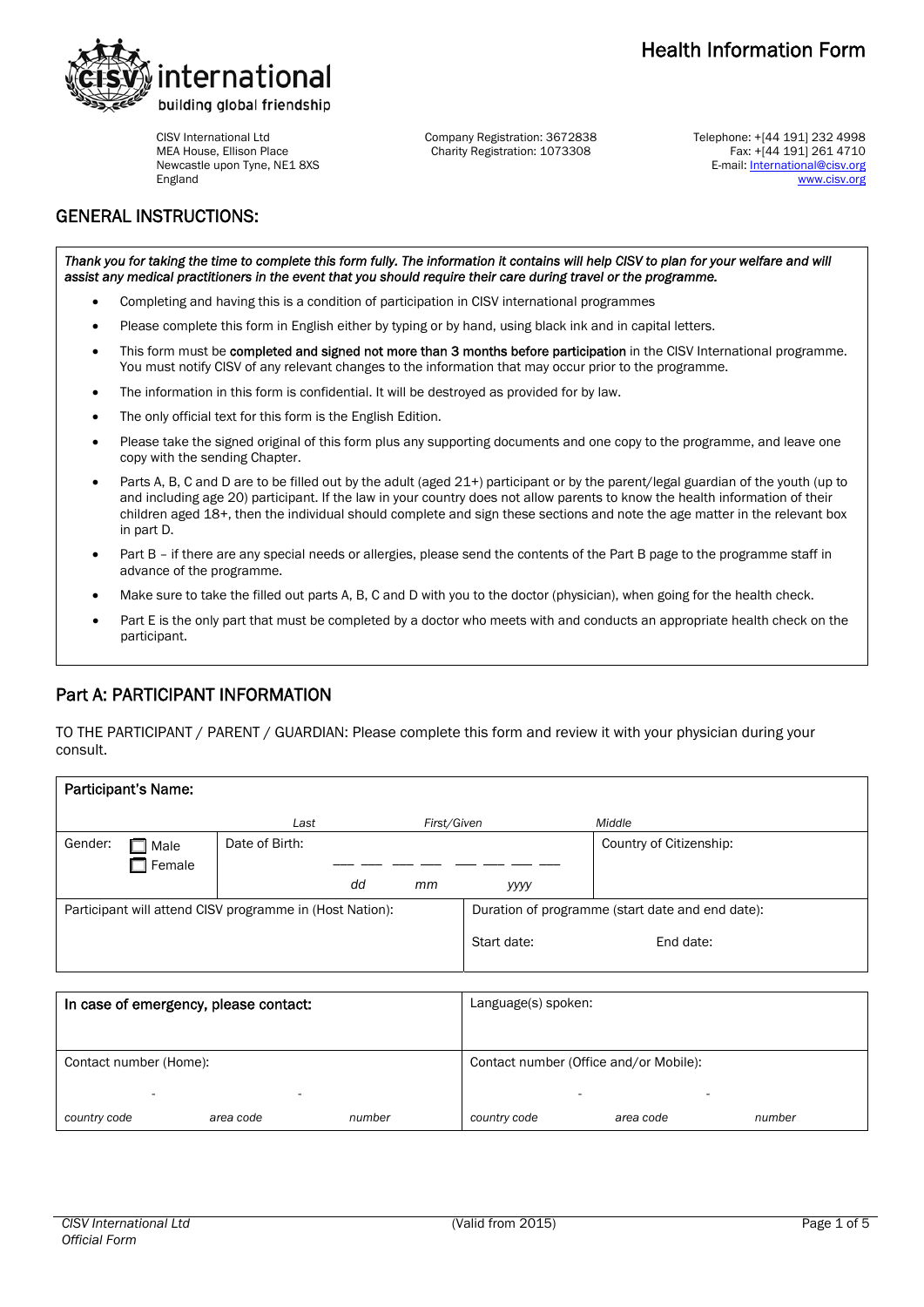# PART B: CURRENT MEDICATIONS AND NEEDS

| advance of the programme.     |  |  |
|-------------------------------|--|--|
|                               |  |  |
| Name of Participant:          |  |  |
| Sending National Association: |  |  |

If there are any special needs or allergies, please send this page (or send the information separately) to the programme staff in

## Diet

| Do you require a special diet?                            | Yes $\Box$ No $\Box$ |
|-----------------------------------------------------------|----------------------|
| If yes, please give details:                              |                      |
| Are there any foods that you<br>cannot or should not eat? | Yes $\Box$ No $\Box$ |
| If yes, please give details:                              |                      |

# Allergies

## Do you have allergies to:

| Food                                                  | Yes $\Box$ No $\Box$ | If yes, please specify:          |
|-------------------------------------------------------|----------------------|----------------------------------|
| Bee stings or insect bites                            | Yes $\Box$ No $\Box$ | If yes, please specify:          |
| Medicines                                             | Yes $\Box$ No $\Box$ | If yes, please specify:          |
| <b>Others</b>                                         | Yes $\Box$ No $\Box$ | If yes, please specify:          |
| Do you have to carry an<br>anaphylaxis-set with you?* | Yes $\Box$ No $\Box$ | If yes, please specify contents: |
|                                                       |                      |                                  |

What medications can you be given for an allergic reaction?

## *\*If you need one, please remember to bring your anaphylaxis-set with you.*

## **Medications**

Do you take any medications?\* *Please include non-prescription medications or remedies to avoid any misunderstanding.*

| Brand Name | Generic Name | Dose, Schedule, Special Instructions | If it is a prescription,<br>is it renewable? |
|------------|--------------|--------------------------------------|----------------------------------------------|
|            |              |                                      | Yes $\Box$ No $\Box$                         |
|            |              |                                      | Yes $\Box$ No $\Box$                         |
|            |              |                                      | Yes $\Box$ No $\Box$                         |

*\*Please ensure sufficient supply for the trip's duration.* 

## Special Needs

*Do you have any special needs or require any specific support?* | Yes  $\Box$  No  $\Box$ 

*If yes, plea* 

*Please bring any specific medical documentation (e.g. pathological findings in an electrocardiogram or x-ray) that would be very helpful for a doctor in the host country to have, should you require treatment. Bringing it with you can help avoid unnecessary and expensive procedures. It is recommended that you discuss this with your regular physician.*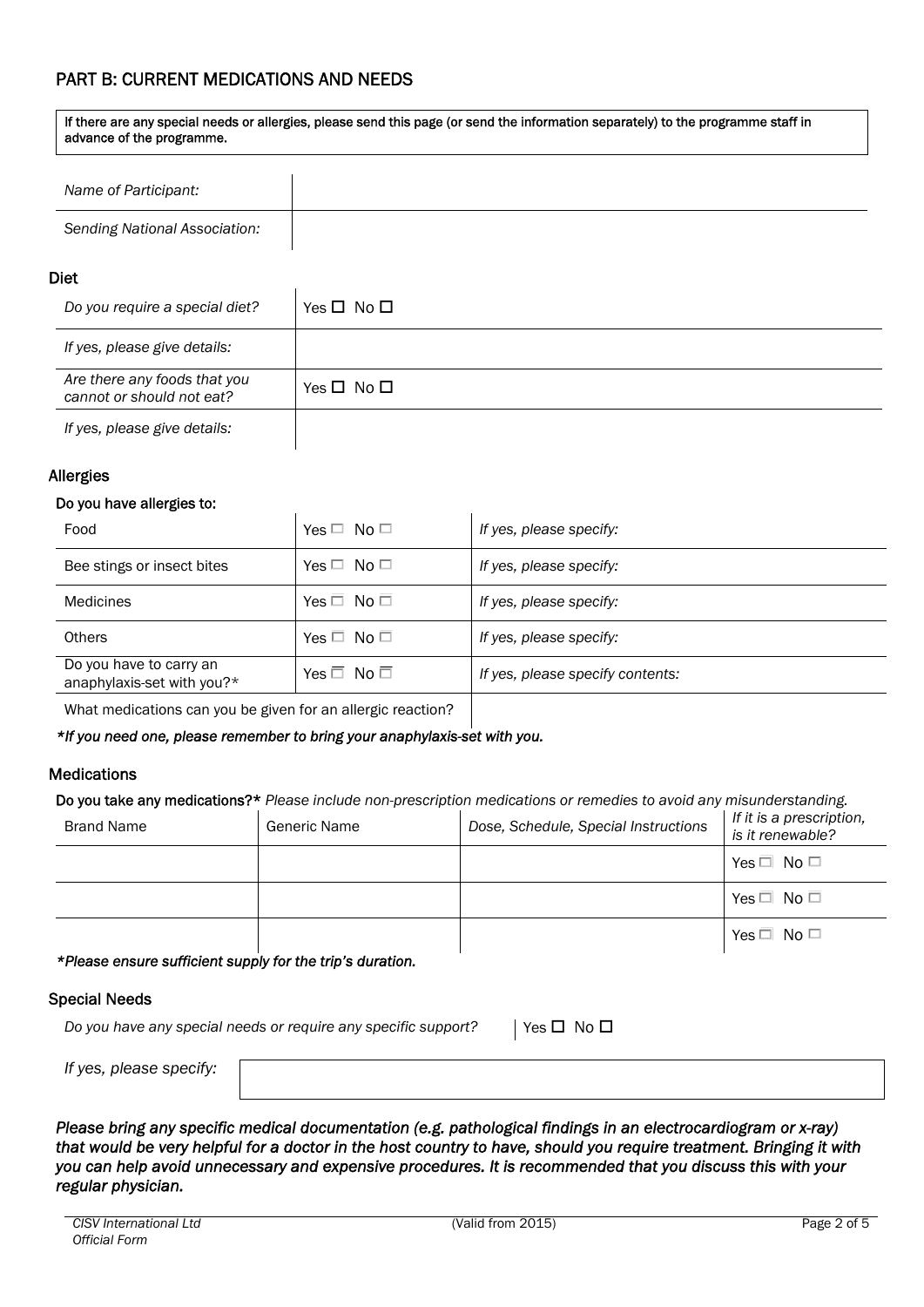# PART C: HEALTH HISTORY

## In case of hospitalization by CISV, participant's medical records are available from:

 $\mathbf{I}$ 

| Physician / Hospital:    |                                                                                               |                            |                             |  |  |
|--------------------------|-----------------------------------------------------------------------------------------------|----------------------------|-----------------------------|--|--|
| Telephone Number:        |                                                                                               |                            |                             |  |  |
| Address:                 |                                                                                               |                            |                             |  |  |
|                          | Has the participant ever had any infectious diseases? Please tick $\boxtimes$ any that apply: |                            |                             |  |  |
| $\Box$ Measles (Rubeola) | $\Box$ Whooping cough (Pertussis)                                                             | $\Box$ Hepatitis (specify) | $\Box$ Frequent tonsillitis |  |  |
| $\Box$ Mumps             | $\Box$ Scarlet fever (Scarlatina)                                                             | $\Box$ Encephalitis        | $\Box$ Sinusitis            |  |  |

|                                 | __                      | __                     | ____________           |
|---------------------------------|-------------------------|------------------------|------------------------|
| $\Box$ Chickenpox (Varicella)   | Otitis                  | Malaria                | Pneumococcal infection |
| $\Box$ Staphylococcal infection | Streptococcal infection | Other, please specify: |                        |

#### Please provide a brief history/explanation regarding above and whether they have left any lasting complications:

 $\Box$  Rubella (German measles)  $\Box$  Rheumatic fever  $\Box$   $\Box$  Yellow fever  $\Box$  Reporting

#### Does the participant have any recurring medical problems or chronic conditions? Please tick  $\boxtimes$  any that apply:

| $\Box$ Anemia/blood disorder                                     | $\Box$ Eating disorder          | $\Box$ HIV                   | $\Box$ Migraines/headaches      |
|------------------------------------------------------------------|---------------------------------|------------------------------|---------------------------------|
| $\Box$ Asthma                                                    | $\Box$ Endocrine disorder       | $\Box$ Kidney disease        | $\Box$ Mobility limitations     |
| □ Autism/Asperger's<br>Syndrome                                  | $\Box$ Diabetes                 | $\Box$ Learning disability   | $\Box$ Musculoskeletal problems |
| $\Box$ Autoimmune disorder                                       | $\Box$ Thyroid disease          | $\Box$ Mental health concern | $\Box$ Neurological concerns    |
| $\Box$ Cardiovascular disease                                    | $\Box$ Eye disease*             | $\Box$ Anxiety               | $\Box$ Seizure disorder         |
| $\Box$ Heart murmur                                              | $\Box$ Gastrointestinal disease | $\Box$ Depression            | $\Box$ Sleep disorder           |
| $\Box$ Hypertension                                              | $\Box$ Hearing problems         | $\Box$ Psychotic illness     | $\Box$ Tuberculosis             |
| $\Box$ Attention deficit<br>hyperactivity disorder<br>(ADHD/ADD) | $\Box$ Other, please specify:   |                              |                                 |

#### *\*If you wear glasses or contact lenses, please bring a copy of your prescription to the programme.*

Please specify if there is anything that the programme staff should be aware of relating to any of the above:

#### Is there any family history of the following? Please tick  $\boxtimes$ :

| $\Box$ Allergies or asthma | $\Box$ Epilepsy      | $\Box$ Hypertension           | $\Box$ Migraines/headaches |
|----------------------------|----------------------|-------------------------------|----------------------------|
| J Diabetes                 | $\Box$ Heart disease | $\Box$ Mental health problems | $\square$ Skin diseases    |

 $\Box$  Other, please specify:

Please specify if there is anything that the programme staff should be aware of relating to any of the above: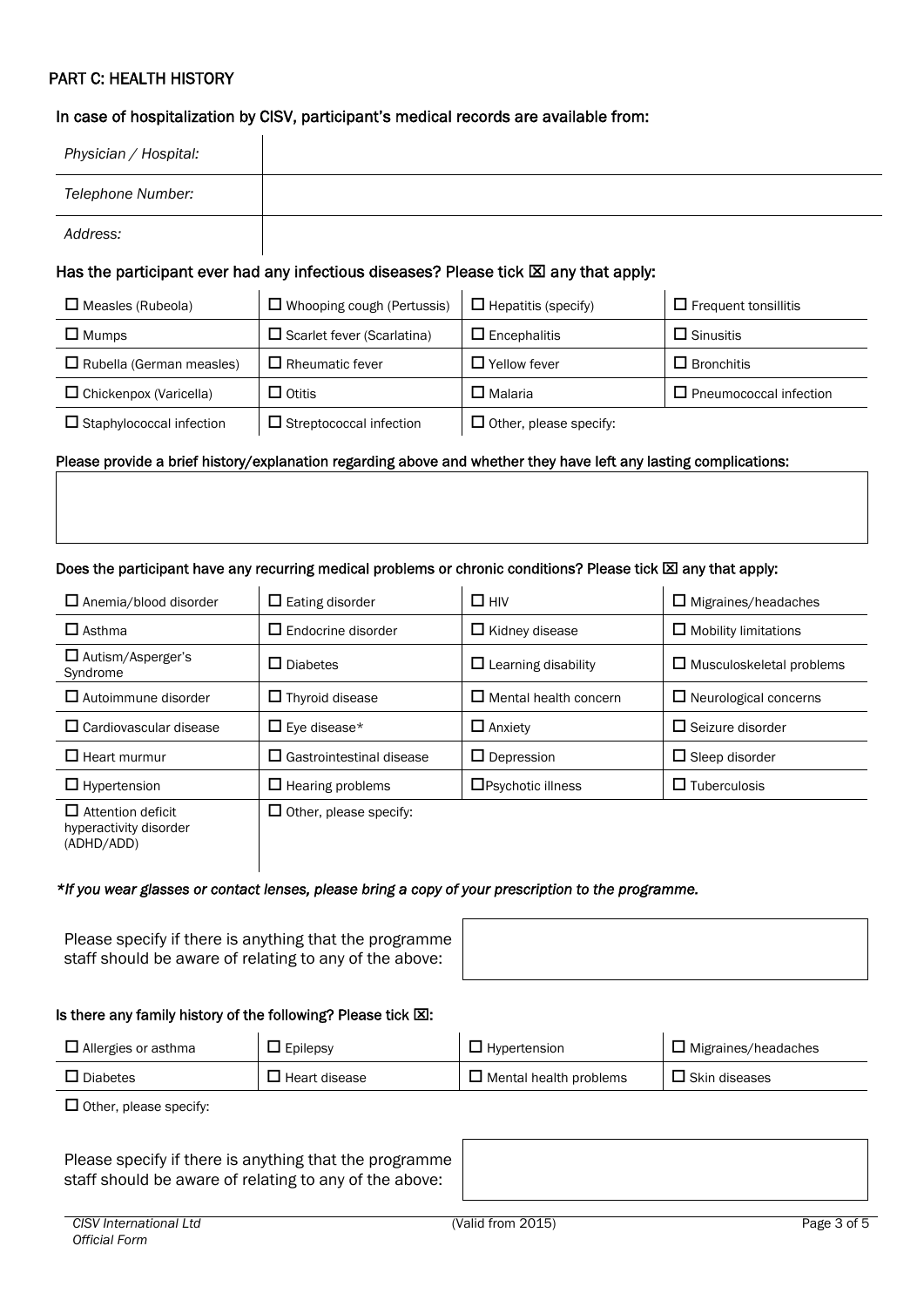# In the past 5 years, has the participant ever been a hospital patient for any other condition? Yes  $\Box$  No  $\Box$

| Date | Diagnosis | Details |
|------|-----------|---------|
|      |           |         |
|      |           |         |
|      |           |         |
|      |           |         |
|      |           |         |

## For Female Participants:

| Has the participant started menstruating?                                       | No $\Box$<br>Yes I   |
|---------------------------------------------------------------------------------|----------------------|
| If yes, is there any menstrual disorder?                                        | Yes $\Box$ No $\Box$ |
| What medication can be given for menstrual pain/dysmenorrhea?                   |                      |
| Is the participant pregnant or is there a possibility that she may be pregnant? | Yes $\Box$ No $\Box$ |

### Immunizations:

*Please provide information on immunizations received:* 

| <i>Immunization</i>                     | Yes | No. | Date of inoculation or<br>most recent booster | <i>Immunization</i>              | Yes | <b>No</b> | Date of inoculation or<br>most recent booster |
|-----------------------------------------|-----|-----|-----------------------------------------------|----------------------------------|-----|-----------|-----------------------------------------------|
| DPT (Diphtheria,<br>Pertussis, Tetanus) |     |     |                                               | MMR (Measles,<br>Mumps, Rubella) |     |           |                                               |
| Polio                                   |     |     |                                               | <b>Hepatitis A</b>               |     |           |                                               |
| Measles                                 |     |     |                                               | <b>Hepatitis B</b>               |     |           |                                               |
| Chickenpox                              |     |     |                                               | Influenza                        |     |           |                                               |
| Meningococcal                           |     |     |                                               | Pneumococcal                     |     |           |                                               |
| Tetanus                                 |     |     |                                               | Other, please<br>specify:        |     |           |                                               |

#### Has the participant received all the necessary immunizations for travel to your host nation? Yes  $\Box$  No  $\Box$ *Please give details below:*

| Immunization | Yes                      | <b>No</b>                | Date |
|--------------|--------------------------|--------------------------|------|
|              | _<br>__                  | $\overline{\phantom{a}}$ |      |
|              | $\overline{\phantom{a}}$ | $-$<br>--                |      |

# PART D: CERTIFICATION

*I certify that all responses made on this form are true, accurate and complete, and I will notify CISV International of any relevant changes that may occur prior to or during my international programme. I have included in this form, advised my CISV Chapter, my delegation Leader and the programme host Staff of any special needs or assistance that l/the participant may have relating to my/the* participant's physical and mental health. I am aware that if I do not provide complete information, this may cause hardship and *concern to others and may affect my/the participant's own welfare. I understand that if I do not provide complete information, CISV may decide to send me/the participant home from the programme at my/the participant's own expense.* 

*I consent to the release of medical information to CISV International or its agents so that they may provide me with needed assistance. I further agree that CISV International or its agents may release information to other persons who may need this information to assist me/the participant or to assist others in the programme. I understand and agree that this form may be released to the host Chapter or Programme Director for such purposes.* 

*If my parents or guardians have not signed this form, I represent and certify that I am not a minor according to the laws of my country.*  Tick if this is the case  $\square$ 

Signature of Participant/Adult Leader or Staff: \_\_\_\_\_\_\_\_\_\_\_\_\_\_\_\_\_\_\_\_\_\_\_\_\_\_\_\_\_\_\_\_\_\_\_\_\_\_\_\_\_\_\_\_ Date: \_\_\_\_\_\_\_\_\_\_\_\_\_\_\_\_\_\_

Signature of Parent/Guardian of Participant/Junior Leader or Staff: \_\_\_\_\_\_\_\_\_\_\_\_\_\_\_\_\_\_\_\_\_\_\_\_\_\_\_\_\_\_\_\_\_\_\_\_\_\_\_\_\_\_\_\_\_\_\_\_\_\_\_\_ Date: \_\_\_\_\_\_\_\_\_\_\_\_\_\_\_\_\_

*CISV International Ltd Official Form*